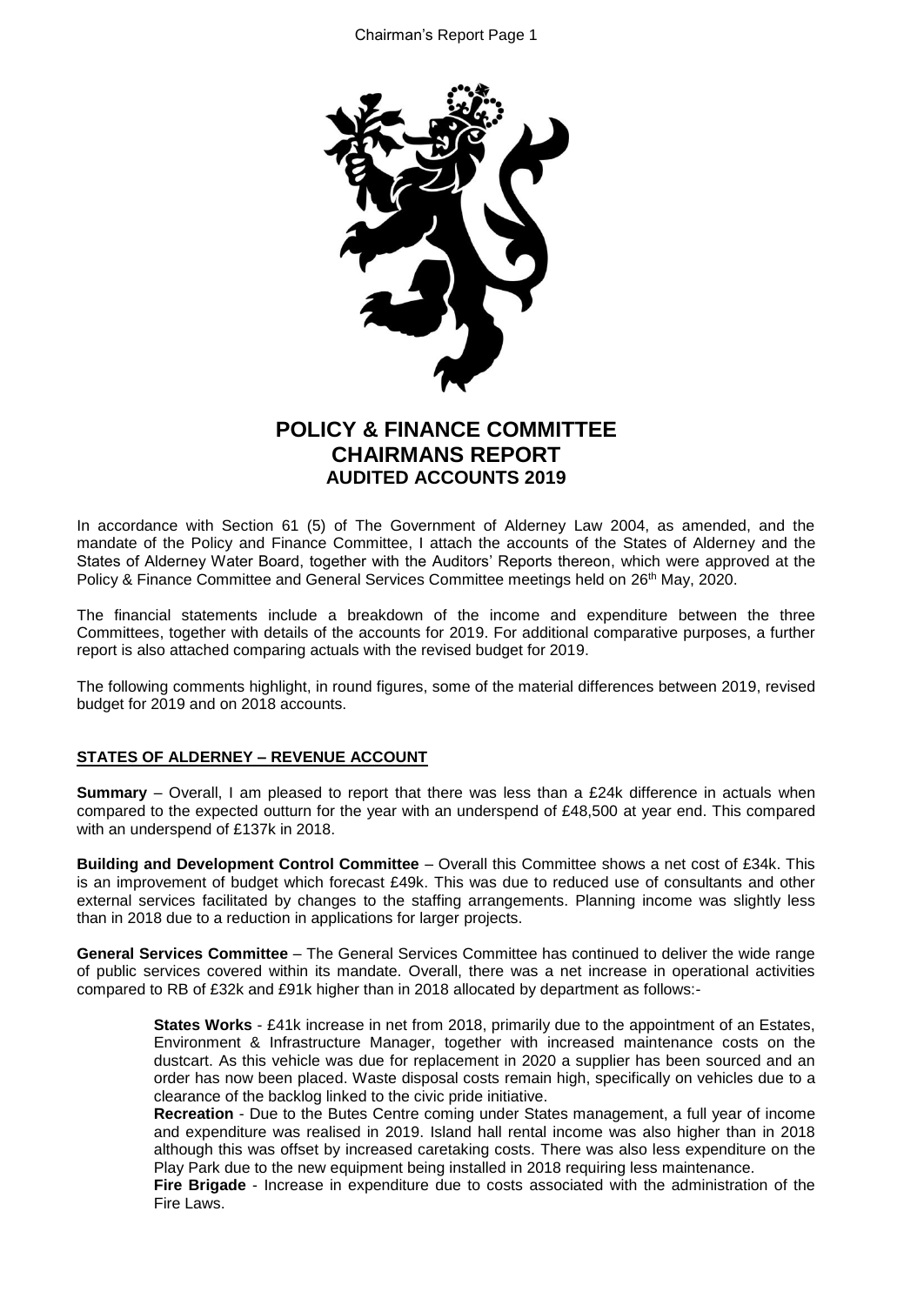**Grants** - Grants issued were £24k above those issued in 2018 however £21k under revised budget. Main differences related to additional environmental grants in 2019 and additional allocation to the Alderney Bird Observatory.

**Harbour** - The Harbour saw a £22k increase in trading deficit when compared with 2018. Overall, income was £36k up on 2018, largely due to the Water Taxi service being brought in house, together with the increases in local mooring fees and boat storage charges implemented at the beginning of 2019. However this was offset by the significant crane associated expenditure which highlighted the urgent requirement for the now approved and ordered crane replacement. There were also additional set up costs for the Water Taxi service.

However, it should be noted that costs in the majority of service areas have continued to increase when compared with 2018 and therefore the Committee remain committed to ensuring that operations are continually reviewed and opportunities taken to ensure cost effectiveness wherever possible.

**Policy and Finance Committee** – Overall shows an increase in operational activities of £34k compared with 2018, allocated by department as follows:-

> **Corporate & Democratic Services** - £189k increase in overall operational activities due to increased staffing capacity and reallocation of staff recharges, increase in audit fees, increase in legal and consultancy fees, together with a transfer to the newly formed reserve funds, as detailed in the sundry accounts, partially offset by savings in other areas.

> **Tourism/ Marketing** - £31k increase in operational activities from 2018 however £10k under revised budget. Additional costs relating to promotion of tourism/alternative use of Economic Development funds.

> **Social & Welfare Services** - Reduced expenditure in 2019 due to less visits to the Island by the Primary Care Counsellor, largely due to weather and flight availability. A revised service provision arrangement has been put in place for 2020.

> **Grants** and subsidies - £184k less expenditure than in 2018. The majority of this saving was as a direct result of the change to the Alderney Commission for Renewable Energy (ACRE) arrangements and the additional payment in 2018 relating to the ACRE legal fees.

### **STATES OF ALDERNEY – CAPITAL ACCOUNT**

**Summary** – Overall capital expenditure amounted to £931k excluding the transfer of £300k to the Economic Development Fund. This was £1,462k less than the revised budget for projects although it should be noted that a number of projects were approved during 2019 (to include the purchase of the Harbour Crane and Phase 2 of the Connaught Care Home extension) which due to delayed approvals, did not incur expenditure during the year.

The main projects carried out during 2019, (excluding replacement plant & vehicles etc.) related to:-

| <b>General Services</b> - Surfacing of minor roads - £31k                           |
|-------------------------------------------------------------------------------------|
| Connaught Extension (Prelims & Phase 1) - £159k                                     |
| Jubilee/ Connaught Laundry - £25k                                                   |
| Jubilee/ Connaught Generator - £44k                                                 |
| Jubilee/ Connaught Stairlifts - £15k                                                |
| Island Hall Kitchen Refurbishment - £47k                                            |
| Old Connaught Repairs - £99k                                                        |
| Old Fire Station - £14k                                                             |
| Recycling Area Improvements - £13k                                                  |
| Mooring Replacements/ Chain - £21k                                                  |
| Commercial Quay Fire Pump Replacement - £22k                                        |
| Navigation Equipment Replacement - £15k                                             |
| <b>Policy &amp; Finance</b> - IT Improvements/ Office Equipment Replacements - £21k |

Hardware Infrastructure (Aircon, Server) - £14k Website Upgrades - £39k

**Water Board Grants** – £74k to the continuing improvements to the distribution network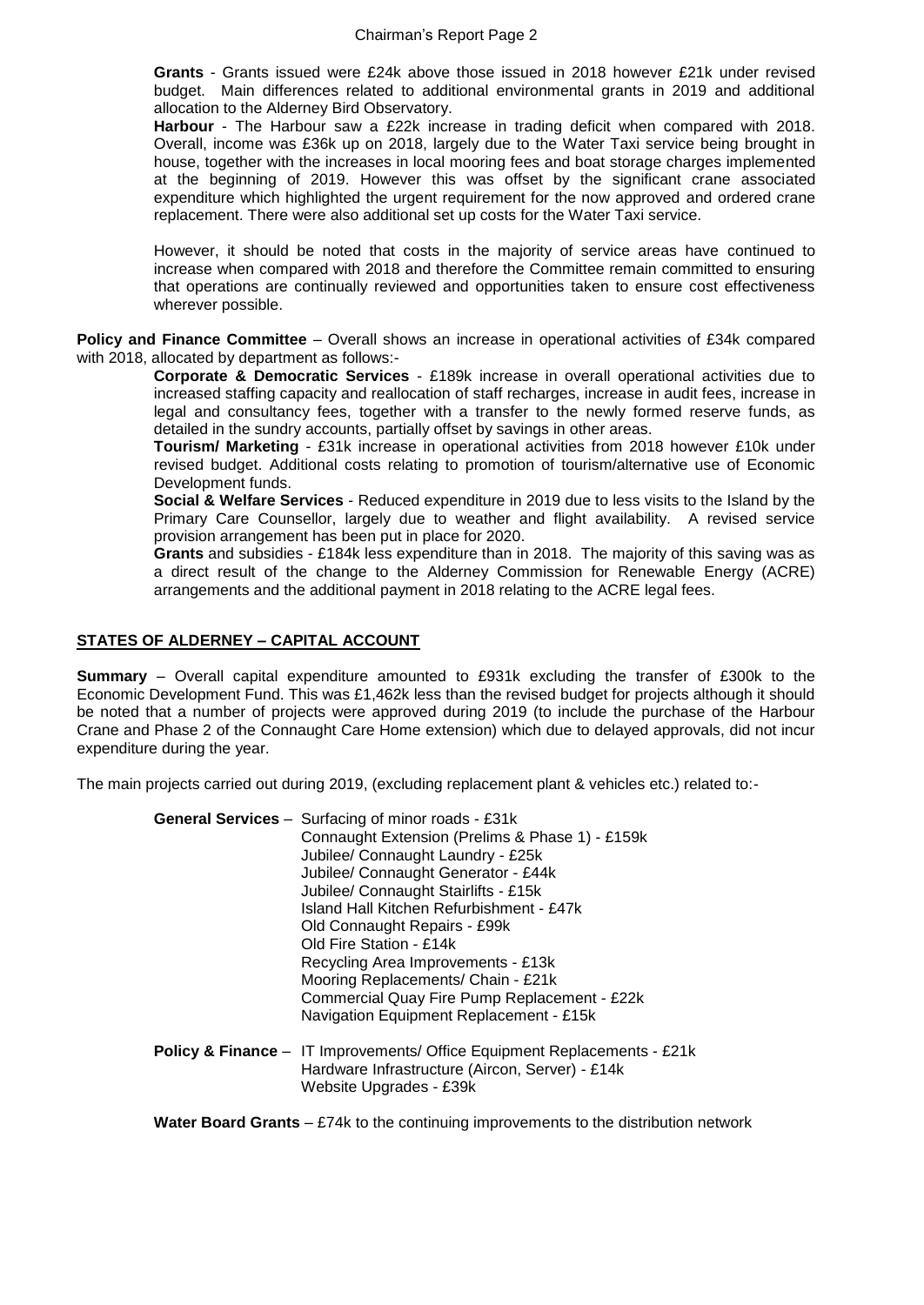**Capital Income** – Income was £1,420k, which was £238k higher than budgeted however significantly less than that received in 2018 which saw considerable additional income in AGCC receipts. As always, I would like to take the opportunity to offer the Committee's thanks to the Alderney Gambling Control Commission together with Alderney eGambling Limited for their continued efforts which benefits all sectors of the community.

## **SUNDRY ACCOUNTS**

**Economic Development Reserve** – As previously reported, the Economic Development Reserve was established in 2014 primarily to support economic development initiatives. This reserve, set at £300k per annum, is funded from AGCC profits and is shown as a separate fund to ensure that any unspent balances from previous years are rolled over into the following year. The balance as at the end of the first six years (2014 to 2019 inclusive) amounts to £180k.

The initiatives carried out in 2019 are individually listed on page 13. Often a project can span more than one financial year and can be voted in incremental stages as the project progresses.

The main areas of expenditure during 2019 were as follows:-

- $\bullet$  Digital Connectivity (E-Alderney) To improve the e-connectivity of the island and open up new opportunities for business, education/training, and health, this initiative was launched at the beginning of 2018. Its primary purpose was to improve the connectivity of every household and business in the Island as well as subsidising an upgrade in internet speeds. Stage one of the project was completed at the end of 2019 and the vast majority of households and businesses now have the capability of accessing superfast broadband with half taking up the incentive to immediately upgrade to a superfast broadband speed.
- Sea Ferry Service Subsidy In 2019, the States continued to support a scheduled summer sea passenger ferry service between Alderney and Guernsey and operated by the Little Ferry Company. The operation although disrupted by poor weather, continued to be well utilised by both residents and visitors. Operation of the service in 2020 will be dependent on the current Covid-19 situation.
- Alderney Island Pride Funds were allocated to this project in 2018, with the majority of associated projects being carried out in 2019. The Tourism Department have worked collaboratively with the States Works Department to push forward with a number of projects which focus on enhancing the Island.
- Economic Development, Administration and Consultancy This relates to staff costs, expenses and support services incurred in implementing economic as well as business development initiatives.

Other projects – a number of other projects were first initiated prior to 2019 and were primarily associated with tourism-related activity, product enhancement, Marine Management Plan, and Review of Governance. Transport Strategy Advice was also supported by the Fund.

**Currency Reserve Fund (page 13)** – These funds are held in a separate account and relate to a percentage of the base metal coins sold under the previous contract with the Royal Mint which is reserved in case of redemption. Due to the improved coin contract terms, only negligible amounts were required to be transferred from revenue during 2019, relating to the previous contract holder. No coins were redeemed during the year. Balance held stands at £580k.

**Insurance Deductible Fund (page 13)** – The Insurance Deductible Reserve, which we have been increasing incrementally each year, amounts to £404k and covers our potential liability as at the end of 2019.

**Uninsured Events Reserve Fund (page 13)** – This new fund was set up during 2019 to provide reserves to cover any uninsured events that may arise. One such event, in respect of planning, arose during the year and the fund was replenished to the agreed £50k reserve at year end.

**Major Projects Reserve Fund (page 13)** – This was the second of the reserve funds initiated during the year. No claims against the fund were made during the year and therefore £50k remains available in the reserve.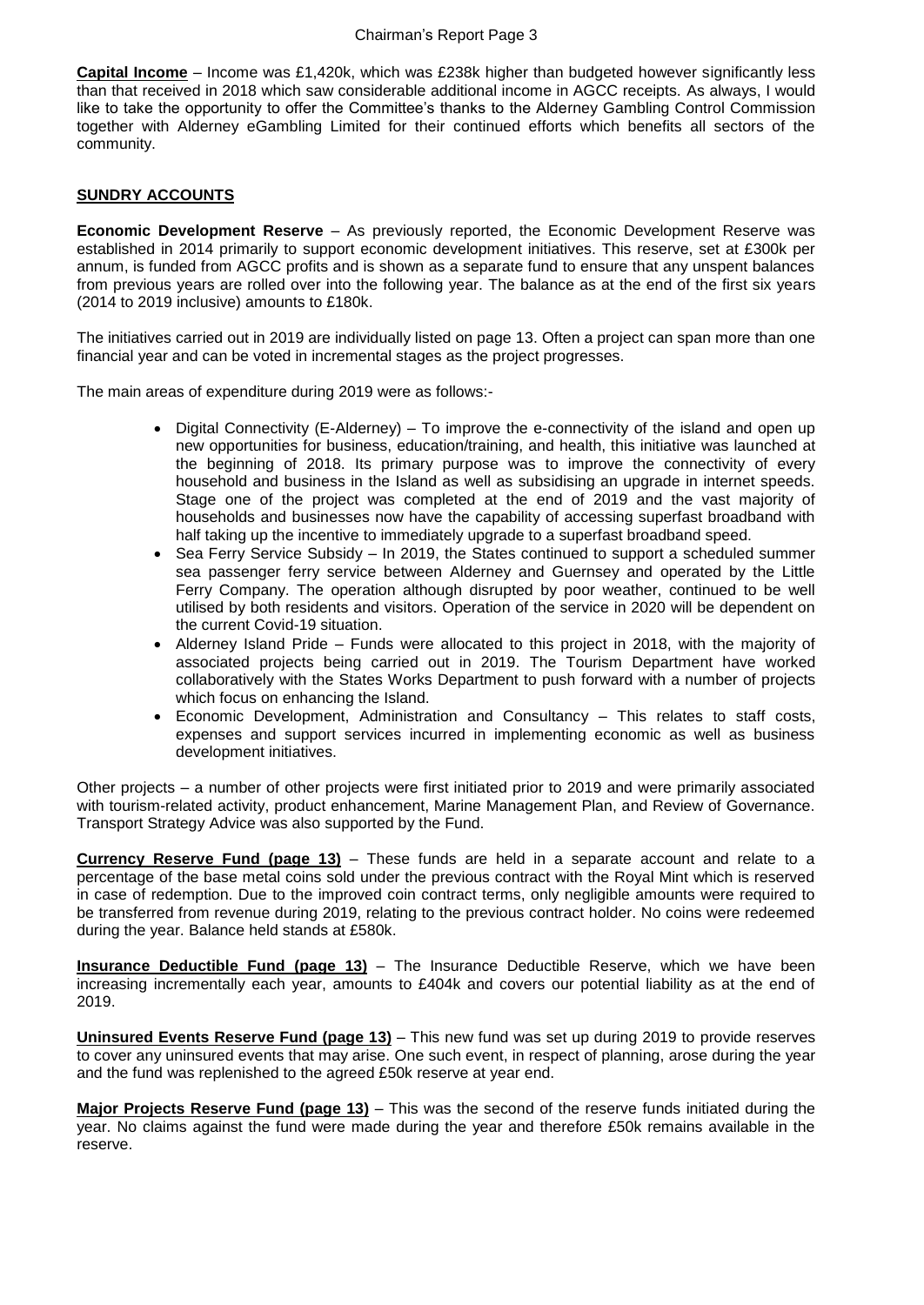**Summary of Balances (pages 14 & 15)** – These pages reflect the balances on sundry accounts, trust funds, and investments, as individually listed. Following a change to the current grant procedure and for greater transparency, we have included a summary of relevant Grants, Subsidies and Third Party Payments relating to amounts over £1k.

**Post Year End Statement in regard to the effects of Covid-19 (page 10)** – In order to meet auditing requirements, a post year impact statement has been included in regard to the ongoing Covid-19 pandemic.

#### **WATERBOARD – REVENUE ACOUNT**

The revenue account is showing a surplus for the year of £34k, which was £4k more than revised budget, and compares to £21k in 2018. As previously reported it has been agreed that the Board should meet its costs in any given year. Therefore this was achieved in 2019 and we continue to set aside relatively small underspends each year into reserves.

#### **Income**

The increase in income from 2018 is the result of the 2019 increase in rates (5%).

#### **Expenses**

Salaries & Wages – the figure shown for salaries & wages at £194k is the net figure, after the transfer of £16k of capital project recoveries as a result of using in-house labour & supervision. The net figure is higher than the revised budget due to less use of Water Board staff on capital project works than anticipated at budget time, and due to the 2019 pay agreement being unknown at the time of setting the budgets.

Water Treatment & Testing – £7k less than budget and under 2018 actuals. This was due to timing of the purchase of treatment materials and less requirement due to the improved distribution system using cheaper products.

Pumping costs – £5k less than prior year and £7k under budget. This was due to the allowance for increase in electricity costs not being realised, reduced telemetry charges and less failures on the system.

Mains, Machinery & Materials – Over revised budget by £8k due to a number of unforeseen additional materials purchased during the latter part of the year. However expenditure remained under that of the previous year.

Administration Charge – the Water Board revenue account is subsidised by the States of Alderney, with £53k charged as an administration charge to cover the whole operation, which would be significantly higher should the Board be treated as an independent Company with full overhead charges. As previously agreed this figure is being incrementally increased to bring it to a more realistic figure.

Motor Vehicle Expenses – Less than previous year due to the ongoing vehicle replacement program.

Accountancy & Audit – As previously reported to Committee, the increase in Audit Fees were unknown at Budget time.

Bank Charges – Increase from previous year due to proportionate share of bank charges with the States of Alderney being higher due to increased card usage/ charges.

Stock Write Offs – There were a number of stock items that had been held for many years which on review, were identified as being no longer required by the Water Board. Items were offered for sale to other parties however no use was identified.

## **WATERBOARD – CAPITAL ACCOUNT**

The Water Board capital projects have been funded by capital grants from the States of Alderney, totalling £2,700,700 (as at 31<sup>st</sup> December 2019). Phase 12 relating to the Upgrade in the Disinfection System, at £66k (budget £55k) has encountered some issues, including commissioning. Phase 9 (lower section) relating to Newtown to Braye Road, at £53k (budget £62k) is nearing completion. Phase 9 (upper section) relating to Newtown to Water Lane, although originally forming part of one project, has been split into a second phase and approval of the budgeted figure of £91k was approved in the early part of 2020. Phase 15 (Hammond Memorial to Chateau L'Etoc) was completed just under the budgeted figure of £12k and was capitalised during the year.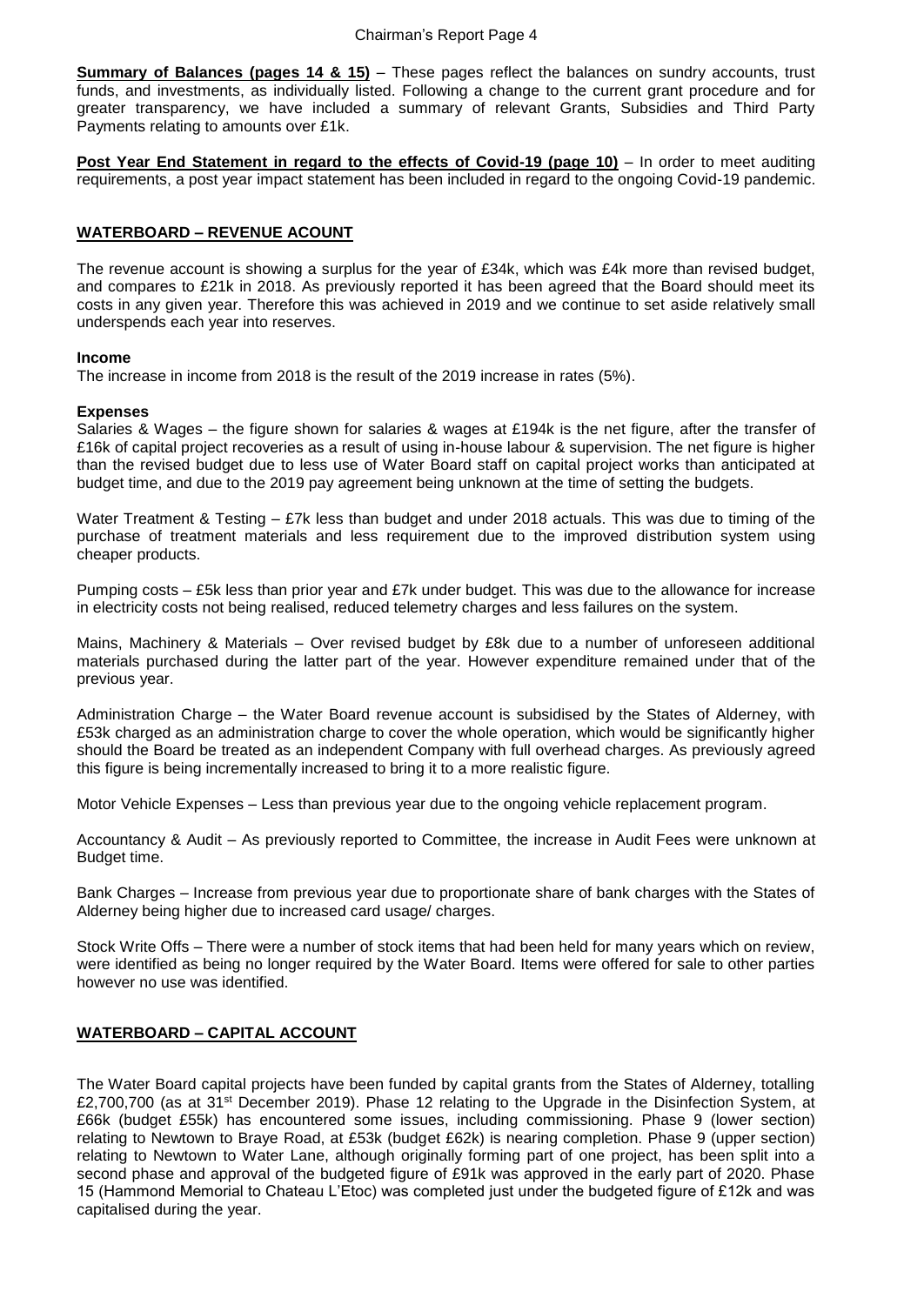## **PENSION SCHEME**

The deficit on the States of Alderney Public Employee Pension Scheme (1982 scheme), a defined benefits scheme, has been the largest liability of the States of Alderney for several years. This fund was closed to new employees in April 2013, and since then new States of Alderney employees have joined a defined contribution scheme.

The value of the funds under management in the scheme increased from £5.4m at the end of 2018 to £6.3m at the end of 2019.

At the end of 2019 the extract from the Actuarial Report shows that the Pension Scheme deficit has increased from £4.5m to £5.4m. This was mainly as a result of the employer contributions being less than the cost of a year's accruals of benefits on the FRS 102 basis, together with effects of changes in the demographic and financial assumptions underlying the present value of the plan liabilities. These factors have been partially offset by a significant return on plan assets during the year. Further details are shown in note 2 to the accounts on page 7. Finally, it needs to be noted that in common with other Pension Funds, the deficit reported in the accounts reflects the discount rate assumption prescribed by accounting standards. Should the assets grow faster than this assumed yield on long-term bonds, as indeed they have done historically, the deficit will be much reduced.

## **CONCLUSION**

2019 was a satisfactory year.

As in 2018, we were able to record a modest surplus, £48,500, on our Revenue Account. Balancing our books is always good – and from this current year it will be particularly useful – for the first time, instead of having to return unspent balances to Guernsey, we will be allowed to retain it as an initial reserve prior to introduction of the Alderney Property Tax. Although I have reported good news in this area, this element of our accounts does, however, remain under pressure. In 2019, the cash allocation from Guernsey, £1.88 million, was almost identical to the £1.89 million received in 2018. In real terms, and consistent with Guernsey budget pressures and with inflation at 2.4% it has, therefore fallen. This meant that, as was the case in 2018, there were expenditures we could not fund as generously as we might have wanted. Grants to outside organisations were one area where increases were usually not possible and it is noteworthy that our grant expenditures fell to £62,000, from £84,000 in 2018. In 2019, and in the spirit of prudent financial management, our grant awards were expected to meet strict criteria. As before, projects likely to result in long-term economic benefits and those projects with very laudable and desirable social impacts continued to compete for funds – projects likely to bring economic benefit were understandably given priority. Overall, Revenue Account expenditure in 2019 at £3.14 million was still a little higher than the £3.09 million in 2018.

Our capital reserves are facing fundamental challenges. The most important feature to note is the variability over recent years in the income that goes to fund capital expenditure. In 2019 the most notable feature was, of course, the much reduced surpluses received from the AGCC – in 2019, this was £1.4 million down from £2.6 million in 2018. If the projects we had in the pipeline for 2019, and which had been budgeted for, had been realised we would have seen our capital reserves fall by £1.51 million. As it is, two major projects were delayed and we, instead, reported a surplus of £0.19 million. So, although our capital reserves may appear healthy, this is only because of the challenges we have faced in progressing much needed investments – and, of course, the underlying uncertainties in income continue to cause us concern.

Last year, I reported that the gambling industry and Alderney's own regulatory business were both coming under pressure from external sources. This year, I must report this pressure to be continuing, not least because of: consolidations in the gambling industry that are reducing the number of candidate operators; and uncertainty over Brexit. Having said this, and if Alderney is careful, it may well be that we can capitalise on these shifting forces. The high regulatory standards that Alderney has achieved should stand us in good stead with those operators wishing to protect their hard-won reputations and to be seen as responsible. The future impact of variations in the AGCC receipts on our spending plans, clearly, must continue to be monitored

Last year and the year before, I also reported on the difficulties we were facing trying to ensure that the capital programme did not slip. Project management capacity to deliver an ambitious capital programme is an inherent risk – though having said this, two high-cost and important projects: Phase 2 of the Connaught Care Home Extension and the purchase of a new Harbour Crane which, when I reported last year were both anticipated to be now underway, have, at least, been approved. The purchase of the crane was delayed as the competitive process and evaluation took longer than anticipated, and work on the